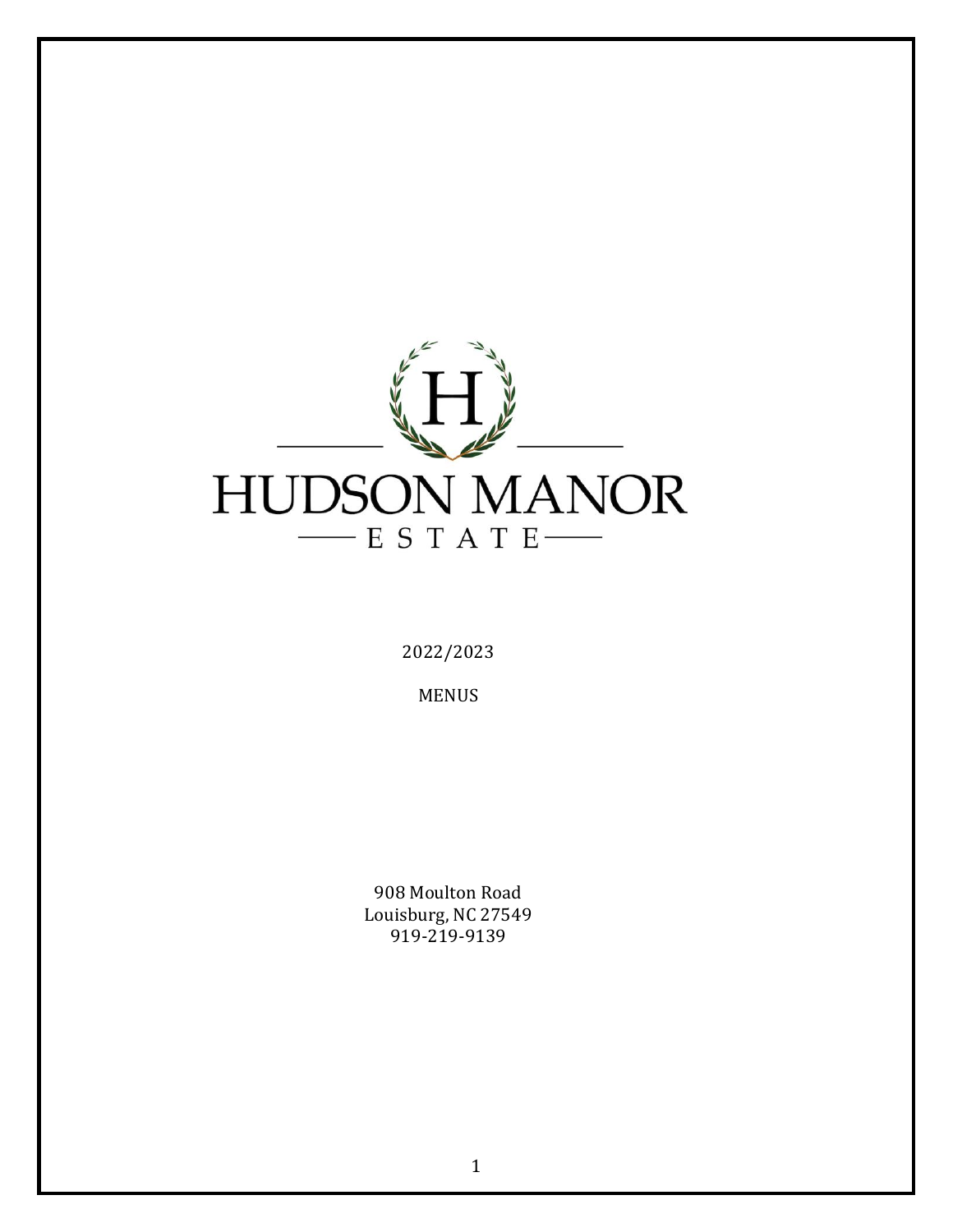

#### Passed hors d'oeuvres

*Silver tray service, elegance and convenience for your cocktail hour*

### **BASE**

Bruschetta Mini Quiche *tomato, fresh basil, mozzarella & balsamic three cheese, spinach & swiss*

Caprese Skewer Vegetable Spring Rolls *grape tomatoes, marinated mozzarella balls fresh vegetables, crispy wonton/sweet fresh basil, balsamic reduction chili dipping sauce*

#### **PREMIUM**

Crab Cakes Lollipop Shrimp *cajun remoulade sauce* sauce sauce sweet chili sauce

Jamaican Jerk Shrimp Margarita Shrimp *skewered with pineapple chipotle lime sauce*

Coconut Fried Shrimp Scallop & Bacon Wrap

Shrimp Spring Rolls Shrimp Tresh Seasonal Fruit Skewers *sweet & spicy Thai chile dipping sauce drizzled with raw sugar reduction*

*large shrimp with zesty cocktail sauce tender and flavorful*

*white chocolate (seasonal only) goat cheese spread toasted round*

*sweet plum sauce large scallops, apple-smoked bacon*

Chilled Shrimp Cocktail **Bacon Wrapped Filet Mignon** 

Chocolate Covered Fresh Strawberries Caramelized Onion & Goat Cheese Bruschetta *dipped in dark chocolate, drizzled with sweet vidalia onion caramelized in brown sugar atop a*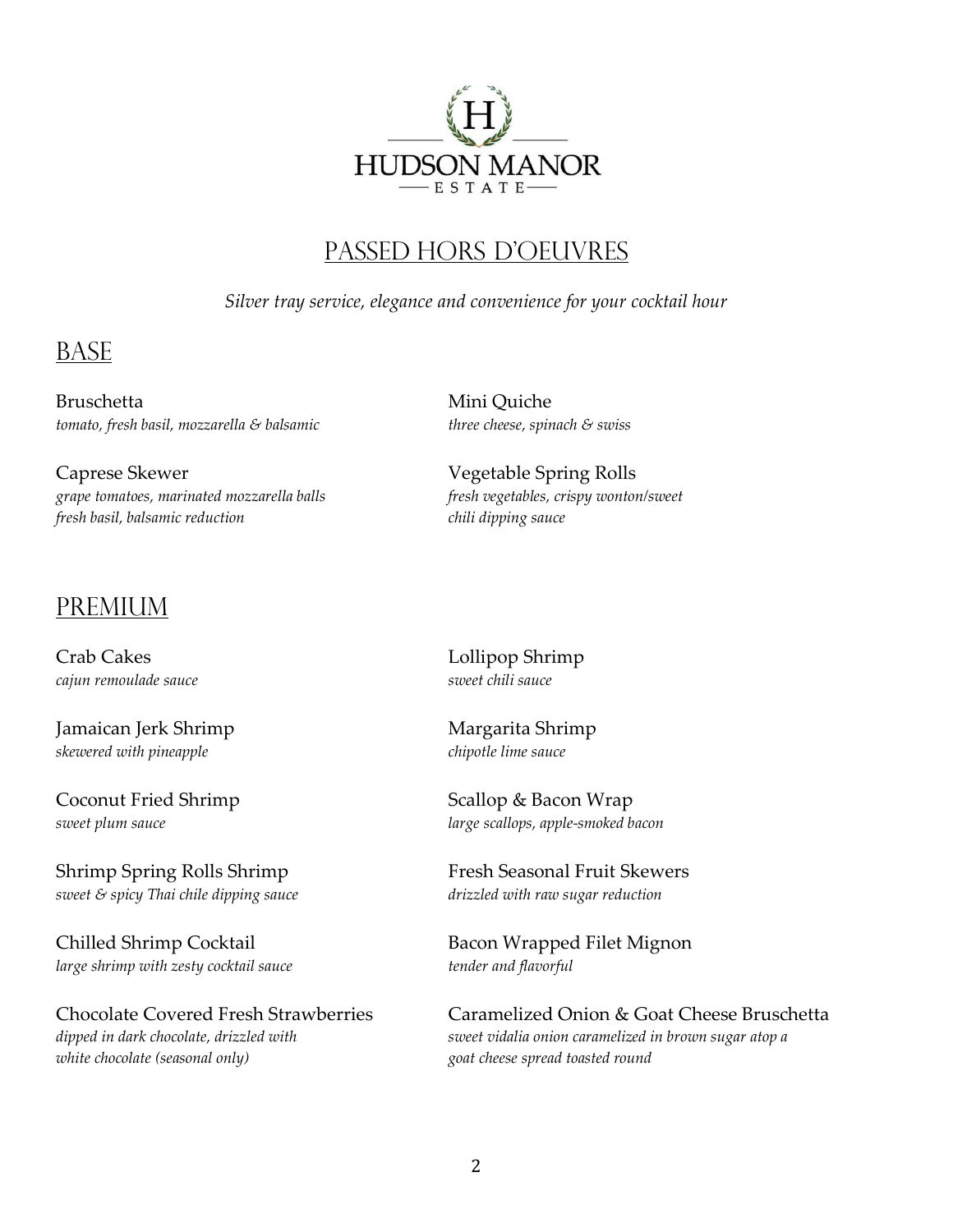### Displayed Stations

#### *Elegantly dressed and decorated table stations during cocktail hour*

Cocktail Shrimp Station Crab Dip *chilled shrimp over crushed ice* crostini & gourmet crackers *with cocktail sauce and lemon wedges*

#### Traditional Southern Trio

*cocktail meatballs in southern bbq sauce, pimento cheese dip with crostini and pita chips, cocktail franks with Dijon mustard*

#### **SALADS**

Traditional Caesar Traditional Caesar

mixed greens, cucumber, tomato served **Arugula and Strawberry** *Blue Cheese, Caesar, French, Greek Vinaigrette strawberry, raspberry walnut vinaigrette EVOO & Balsamic Vinegar, Ranch*

*cucumbers, tomatoes, black olives drizzled with fine balsamic vinegar red onion strings, feta cheese, Greek dressing extra virgin olive oil, torn fresh basil leaves*

Fresh Spinach and Strawberries Pasta Salad

Gourmet Vegetable Crudités **Imported and Domestic Cheese** *garden herb & ranch dip gourmet crackers garnished with clusters of grapes and preserved fruit*

*shaved parmesan/fresh croutons heart of romaine/crumbled gorgonzola, cucumber, /olives tomato, onion, sweet basil vinaigrette dressing*

# Seasonal Garden **Mixed Field Greens**,

*dressed with one of the following: caramelized sliced almonds, freshly shaved asiago*

# Greek Tomato, Basil and Fresh Mozzarella Cheese

## *seasonal only warm pasta with a light vinaigrette dressing*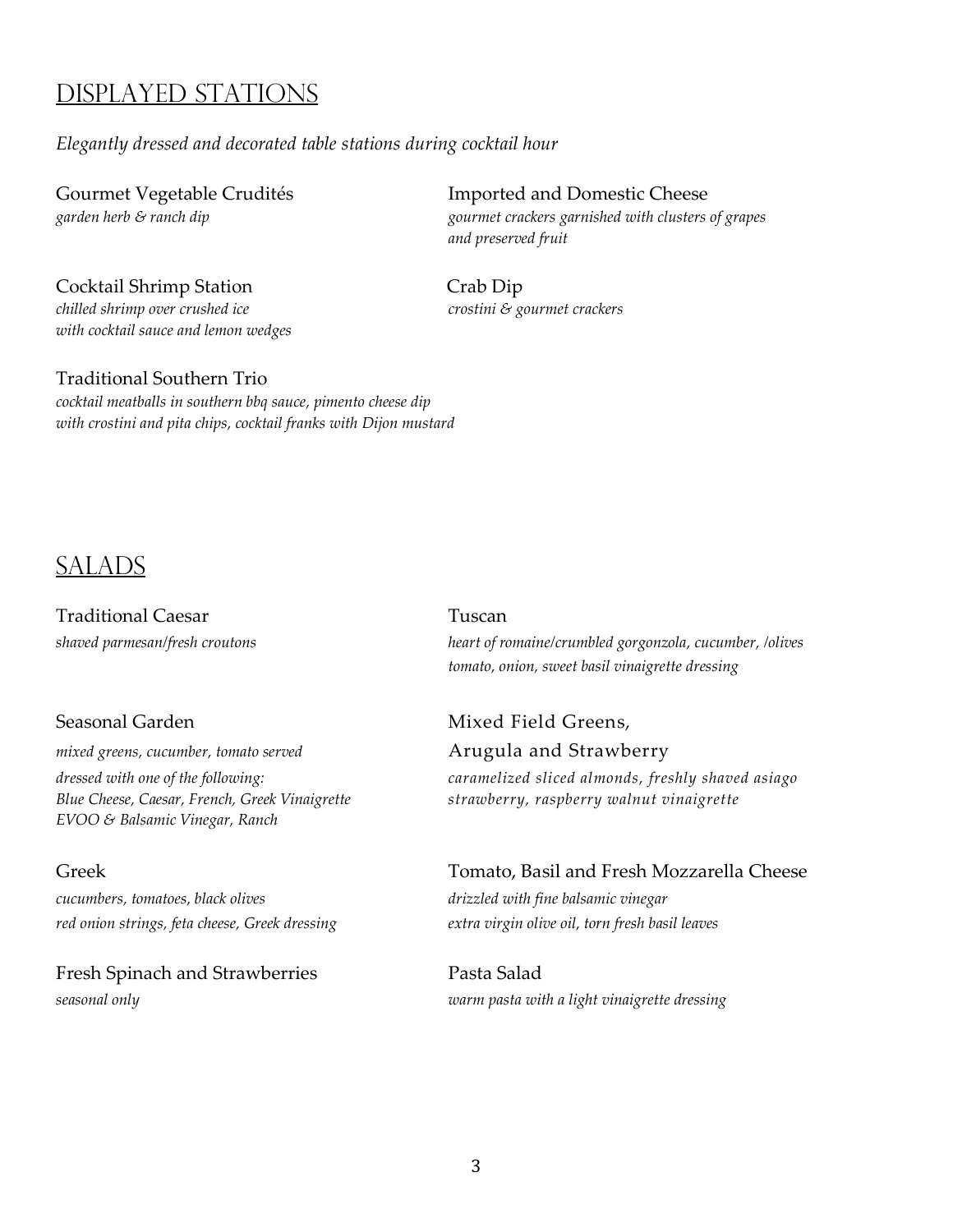### **ENTRÉES**

Black Forest Ham Roasted Turkey Breast *mayonnaise, Dijon mustard, mango chutney mayonnaise, Dijon mustard, cranberry sauce*

Blended Herb Encrusted Chicken Three Cheese Tortellini *lemon butter sauce, white wine, green onions and spices served with homemade creamy alfredo sauce*

Penne, Italian Meatballs & Sweet Sausages Oven Baked Lasagna *served with our zesty marinara sauce served with tomato Bolognese sauce*

Chicken Parmesan Chicken Marsala

Beef Burgundy **Honey Baked Salmon** *slow-roasted top round of beef in red wine sauce Atlantic salmon with honey teriyaki reduction* 

Fettuccini Alfredo Penne Marinara

### CARVING STATIONS

Center Cut Pork Loin Beef Tenderloin Prime Rib of Beef *horseradish sauce and cabernet jus apricot chutney or cinnamon applesauce horseradish cream and au jus \*premium pricing \*premium pricing \*premium pricing*

#### Pasta Station

*(considered two entrées)*

penne Italian marinara grated parmesan farfalle *zesty meat tomato sauce* red pepper flakes rotini creamy alfredo roasted vegetables

*Choose Two Pastas: Choose Two Sauces: Included Toppings:* celantani ala vodka cream sauce meatballs & sweet sausage

*mozzarella and parmesan topped with tomato sauce lightly dusted and drenched in sweet marsala wine with mushrooms*

Roast Beef Shrimp Scampi *served in au jus served over bowtie pasta*

*\*premium pricing*

*shaved parmesan house created marinara sauce/chili flakes/shaved parmesan*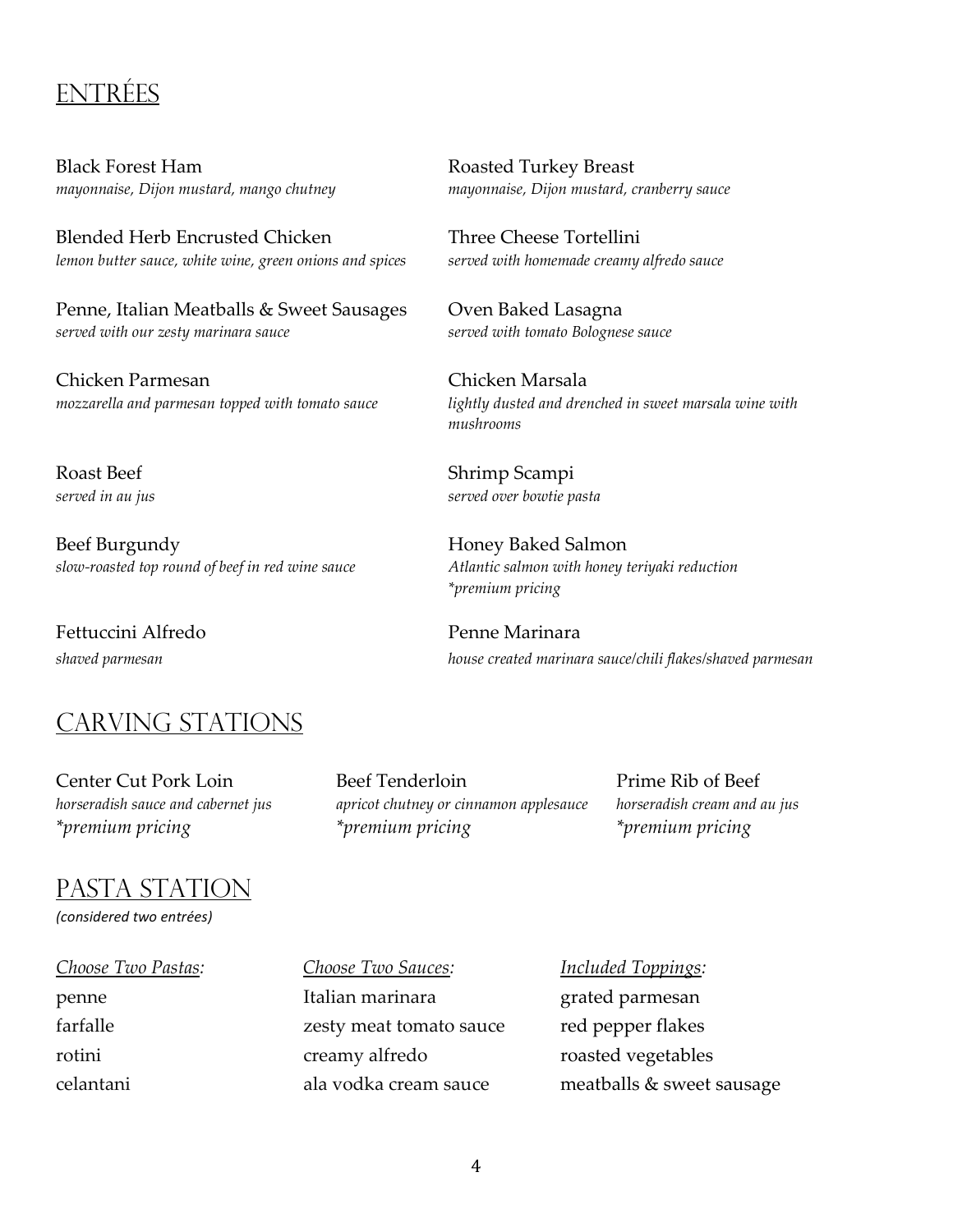### Accompaniments

Summer Slaw Country Potato Salad

Herb Lemon Couscous Mediterranean Orzo *garlic/fine herbs*

Garlic Mashed Potatoes Sweet Potato Soufflé

Herb Roasted Yukon Potatoes Green Beans Almandine *garlic & rosemary finished in lemon butter*

Local Harvest Vegetables Macaroni and Cheese

Wild Rice Pilaf Sesame-ginger jasmine rice *matchstick carrots & sliced mushrooms golden raisins & pine nuts*

Basmati Rice Almandine **Brown Rice** Brown Rice

*traditional coleslaw with a creamy dressing mayonnaise and brown mustard base with fresh thyme*

*fluffed with extra virgin olive oil/fresh lemon grape tomatoes/asparagus tips/light EVOO/lemon dressing*

*whipped butter/minced garlic topped with cinnamon/brown sugar/oats & pecans*

*broccoli/carrots/cauliflower blend of three cheeses with breadcrumb topping*

#### Soft Beverage Station & Coffee Station

Sweet Iced tea/Iced water Gourmet coffee and a selection of herbal and black teas Hot Chocolate offered during winter months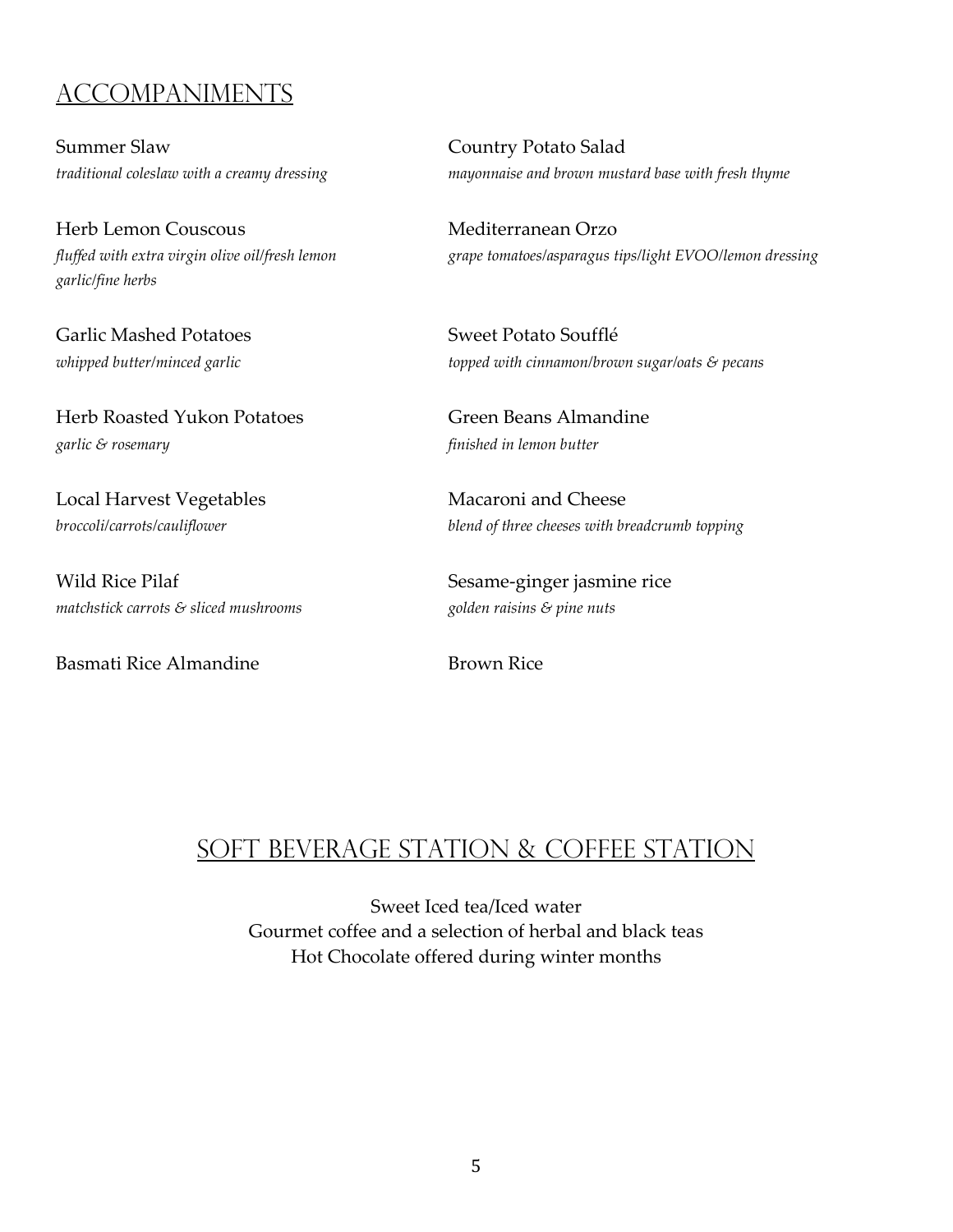### Snacks and desserts

Nosh Pie Bar *Utz Potato Chips, pretzels, snack mix, buttered popcorn elegantly presented pies,* 

*chocolate chip/white chocolate macadamia nut sugar cookies/peanut butter/oatmeal raisin*

*An action station: classic New Orleans dessert fruit tarts, cheesecake bites, Krispy Kreme glazed creamy vanilla ice cream covered with bananas sautéed in donuts/assorted sweet bites butter cinnamon, brown sugar and banana liqueur*

 *may include: pumpkin/cherry/blueberry/apple/peach*

Cookie Bar Popcorn Bar *assortment of displayed cookies, may include: buttered popcorn, cheddar popcorn, caramel popcorn*

# Bananas Foster Ultimate Dessert

#### Menu Ideas

| Magnolia                                                            | $$54~pp*$ | Oakwood                                                                                      | $$66$ pp* | Long Leaf                                                                                   | $$74~\text{pp}^*$$ |
|---------------------------------------------------------------------|-----------|----------------------------------------------------------------------------------------------|-----------|---------------------------------------------------------------------------------------------|--------------------|
| Two base hors d'oeuvres<br><b>Two Entrees</b><br>Two accompaniments |           | Two base hors d'oeuvres<br>One premium hors d'oeuvres<br>Two entrées<br>Three accompaniments |           | Two base hors d'oeuvres<br>Two premium hors d'oeuvre<br>Three entrées<br>Two accompaniments |                    |

*\*Seasonal garden salad, artisan bread basket and butter, soft beverage station and coffee station are included with above suggested menus*

*Hudson Manor dinnerware, silverware, glassware included These are suggested menus, let us help you customize your preferred event menu!*

\*All Food & Beverage subject to 22% service fee \*Gluten free options available \*Menu pricing subject to change with market conditions